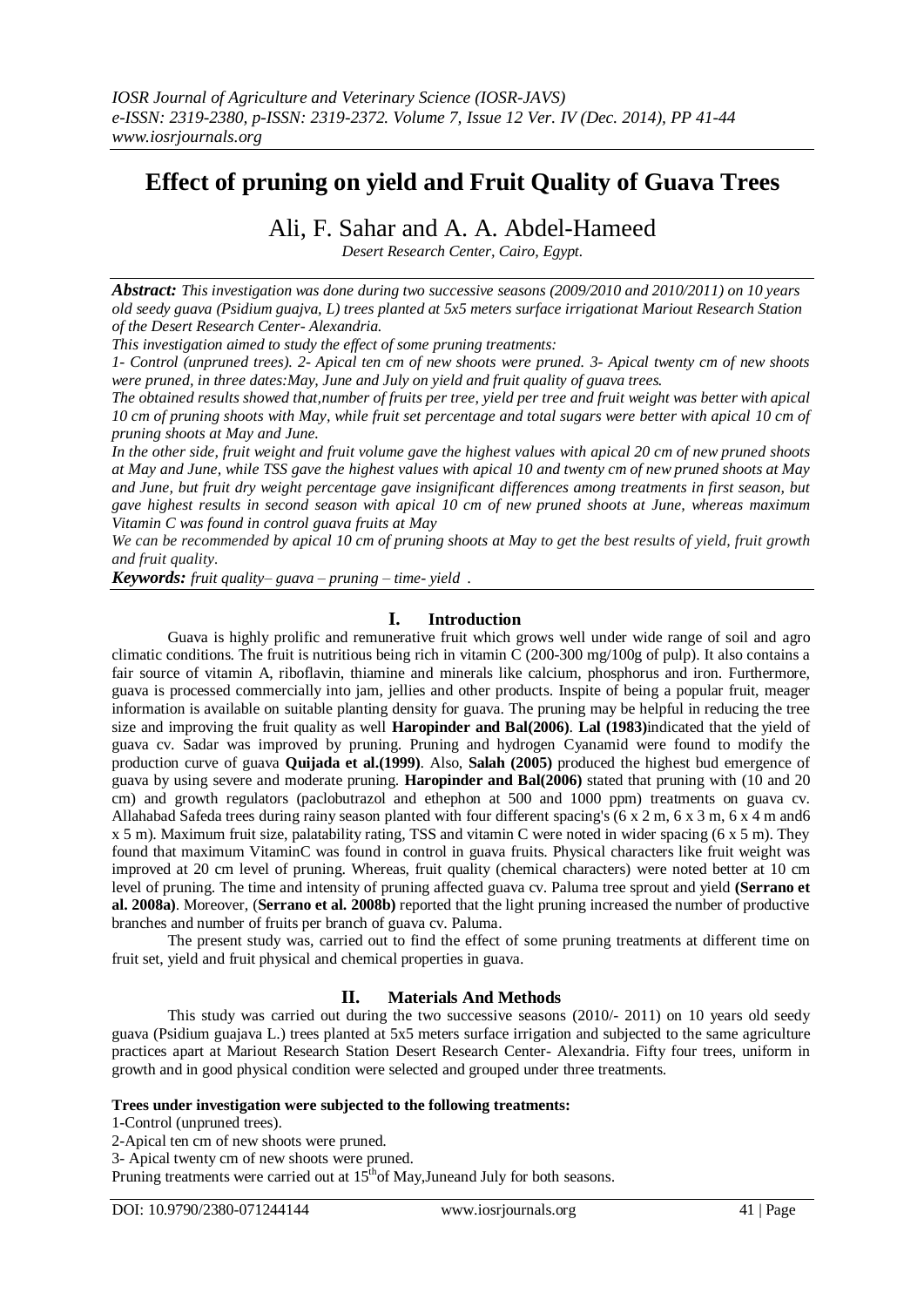The experiment was design in split plot design where pruning in main plot and dates of pruning in sub plot (3 pruning treatments x 3 pruning date  $= 9$  treatments) in a factorial experiment. Each treatment had three replicates and two trees for each. Data was statistically analyzed according to **Snedecor and Cochran(1980)**. The following measurements were recorded:

### **Fruit and Yield Indices:**

**a) Fruit set percentage:** Four branches for each tree of three treatments were selected at random, then tagged and their flowers were counted during the full bloom. Fruitlets were also counted and recorded at the right time of fruit setting in mid-July. Fruit set was calculated as a percentage of the initial number of flowers as follows:

#### **No. of set fruits Fruit set % = ----------------------------------------- x 100 Total number of opened flowers**

**b) Yield (Kg),** at harvest time, mature fruits were picked, tree yield in Kg was estimated by multiplying number of fruits per tree x average of fruit weight.

**Fruit quality:**Fifteen fruits of the same age were labeled at fruit maturity for each tree to study fruit physical and chemical properties at harvest date.

**a)Fruitphysical properties:**The following physical propertieswere determined and recorded i.e., fruit weight  $(g)$ , fruit volume $(cm<sup>3</sup>)$  and fruit dry weight percentage.

**b) Fruit chemical properties:**The following chemical properties were determined: Total soluble solids (T.S.S) were determined with the help of Bausch and Lomb Refractometer in terms of degree Brix. The values of TSS were corrected at 20°C. Ascorbic acid (Vitamin C) was determined using 2,6- dichlorophenol indophenol solutions and oxalic acid as a substrate. Vitamin C content was calculated as mg / 100 ml juice and total sugars content were determined calorimetrically according to **A.O.A.C, (1980**).

The total sugar contents were determined colorimetrically by using picric acid **Thomas andDitcher (1924)**and expressed as g/100g fresh weight.

# **III. Results And Discussion**

#### **Data in table (1) Effect of pruning treatments, date and their interaction on fruit set%, number of fruits /tree and yield (Kg) in guava trees during (2010/2011) seasons.**

Fruit set%: concerning to pruning treatments, pruning at 10 cm gave highest significant value in both seasons. Regarding to date, May and June gave highersignificant values than July in both seasons. The interaction between two studies factors, pruning at 20 cm with May and June gave highest significant values in first and second seasons.

No. of fruits /tree: concerning to pruning treatments, pruning at 10 cm gave highest significant valuein both seasons. Regarding to date, pruning at May gave highest significant valuein both seasons. The interaction between two studies factors, pruning at 10 cm with May pruning gave highest significant values in first and second seasons.

**Yield (Kg) /tree:**concerning to pruning treatments, pruning at 10 cm gave highest significant value in both seasons. Regarding to date, pruning at May gave highestsignificant value in both seasons. The interaction between two studies factors, pruning at 10 cm with May pruning gave highest significant value in first and second seasons.

These results agreement with Shaban and Haseeb (2009)they found that moderate pruning and treatments at 15th February on 25 years guava trees hybrid I apronounced andsignificant increase in initial fruit set, also pruning treatments with spraying chemicals substances improved tree yield.

#### **Data in table (2) Effect of pruning treatments, date and their interaction on fruit weight (g), fruit**  volume (cm<sup>3</sup>) and fruit dry weight percentage of guava trees during (2010/2011) seasons.

**Fruit weight (g):** concerning to pruning treatments, pruning at 20 cm gave highest significant value. Regarding to date, pruning at May gave highest significant value. The interaction between two studies factors, pruning at 10 cm with May and pruning at 20 cm with May and June gave highestsignificant values in first season. In second season, concerning to pruning treatments, pruning at 20 cm gave highest significant fruit weight. Regarding date of pruning both May and June pruning gave higher significant values than July. The interaction between two studies factors, pruning at 20 cm at May and June had highest significant values.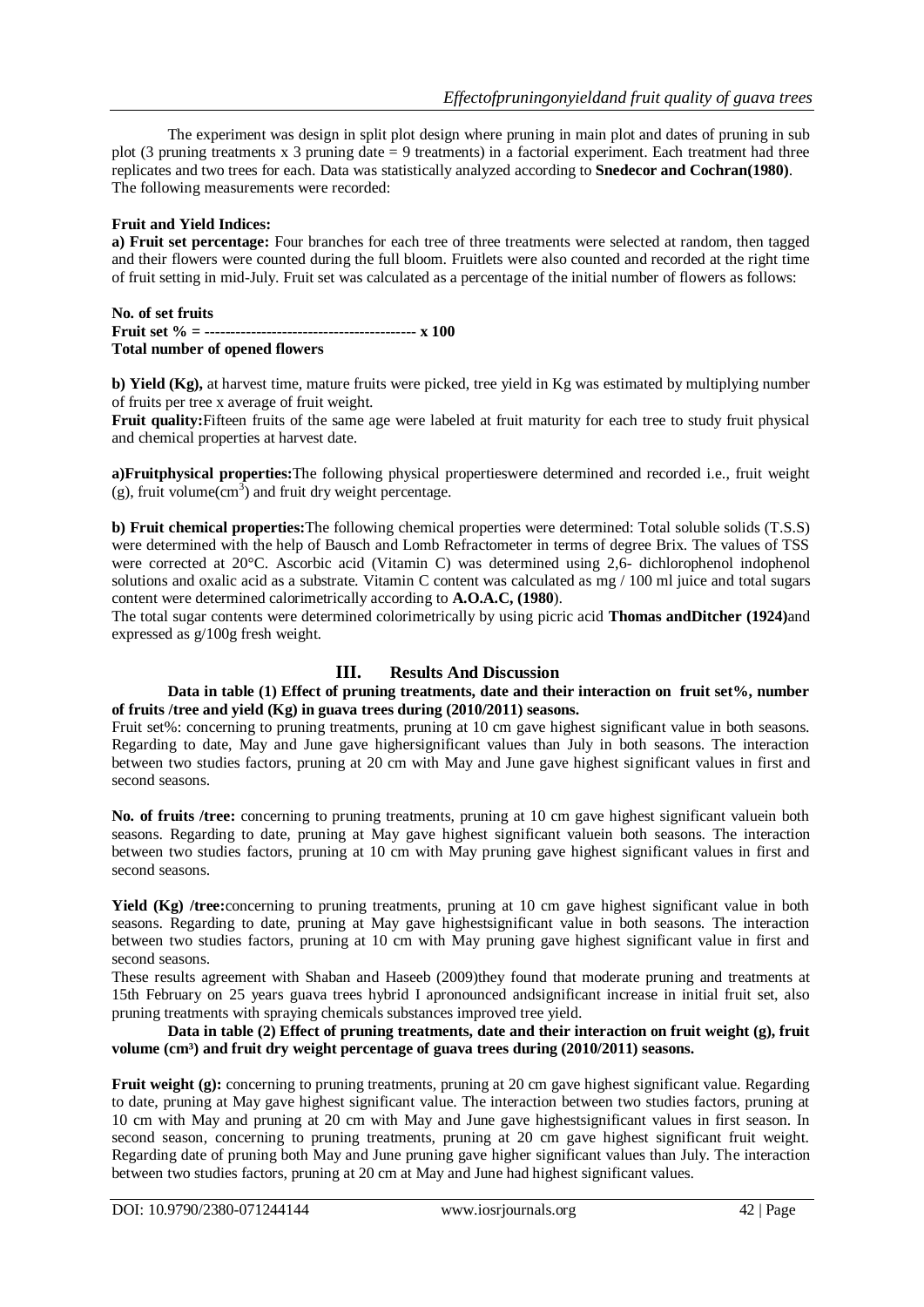**Fruit volume (cm<sup>3</sup>):** concerning to pruning treatments, pruning at 20 cm gave highest significant value in both seasons. Regarding to date, pruning at May gave highest significant values in both seasons. The interaction between two studies factors, pruning at 20 cm with May and Junepruning gave highest significant values in first season, while pruning at 20 cm with May pruning gave highest significant value in second season.

Fruit dry weight (g): concerning to pruning treatments, there were insignificant differences among all treatments. Regarding to date, pruning at June gave highest significant value. The interaction between two studies factors, there are insignificant differences among treatments in first season, except pruning 10 cm with June showed higher significant value than pruning 10 cm with May.In the second season, concerning to pruning treatments, pruning at 20 cm gave highest significant value. Regarding to date, pruning at June gave highest significant value. The interaction between two studies factors, pruning at 10 cm with June gave highest significant value.

These results agreement with **Haropinder and Bal (2006)** they found that physical characters like fruit weight was improved at 20 cm level of pruning in guava fruits.

**Table (1) Effect of pruning treatments, date and their interaction on fruit set percentage, number of fruits /tree and yield of guava trees during (2010/2011) seasons.**

| Treatments           |                                            |                     | Fruit set %       |        |        |         | No. of fruits/tree |         | Yield (Kg) /tree |           |        |         |
|----------------------|--------------------------------------------|---------------------|-------------------|--------|--------|---------|--------------------|---------|------------------|-----------|--------|---------|
|                      |                                            | <b>First season</b> |                   |        |        |         |                    |         |                  |           |        |         |
|                      | May                                        | June                | July              | Mean   | May    | June    | July               | Mean    | May              | June      | July   | Mean    |
| Control              | 0.54 <sub>b</sub>                          | 0.53 <sub>b</sub>   | 0.45 <sub>b</sub> | 0.51B' | 247.6d | 282.0e  | 97.0i              | 208.88B | 25.09d           | 26.55c    | 8.37i  | 20.00B' |
| Pruning10cm          | 0.73a                                      | 0.65a               | 0.45 <sub>b</sub> | 0.61A' | 309.0a | 276.0c  | 174.0e             | 253.0A' | 33.83a           | 28.74b    | 17.98e | 26.85A' |
| Pruning20cm          | 0.47 <sub>b</sub>                          | 0.46 <sub>b</sub>   | 0.43 <sub>b</sub> | 0.45C  | 168.0f | 140.0h  | 151.0 <sub>i</sub> | 153.0C' | 18.79e           | 15.54f    | 15.20f | 16.51C  |
| Mean                 | 0.58A                                      | 0.54A               | 0.44B             |        | 241.5A | 232.66B | 140.66C            |         | 25.90A           | 23.61B    | 13.85C |         |
| <b>Second season</b> |                                            |                     |                   |        |        |         |                    |         |                  |           |        |         |
|                      | June<br>May<br>July<br>Mean<br>May<br>June |                     |                   |        |        | July    | Mean               | May     | June             | July      | Mean   |         |
| Control              | 0.55 <sub>b</sub>                          | 0.58 <sub>b</sub>   | 0.44 <sub>b</sub> | 0.52B' | 282.0c | 184.6e  | 99.0i              | 188.5B' | 27.79c           | 20.20e    | 8.37i  | 18.99C' |
| Pruning10cm          | 0.75a                                      | 0.67a               | 0.43 <sub>b</sub> | 0.62A' | 312.3a | 286.3b  | 157.0i             | 251.8A' | 34.79a           | 29.60b    | 17.98e | 26.98A  |
| Pruning20cm          | 0.49 <sub>b</sub>                          | 0.47 <sub>b</sub>   | 0.47 <sub>b</sub> | 0.48B' | 225.3d | 146.6h  | 173.3f             | 181.7C' | 25.81d           | $16.65$ j | 15.20f | 20.02B' |
| Mean                 | 0.60A                                      | 0.57A               | 0.45B             |        | 273.2A | 205.8B  | 143.1C             |         | 29.46A           | 22.15B    | 13.85C |         |

**Means having the same letter (s) in each row, column or interaction are insignificantly different at 5% level.** 

Table (2) Effect of pruning treatments, date and their interaction on: fruit weight (g), fruit volume (cm<sup>3</sup>) and fruit dry weight % in **guava trees during (2010/2011) seasons.** 

|                      | Fruit weight $(g)$  |         |             |          |          | Fruit dry weight $(\% )$ |                    |          |        |                   |        |        |
|----------------------|---------------------|---------|-------------|----------|----------|--------------------------|--------------------|----------|--------|-------------------|--------|--------|
|                      | <b>First season</b> |         |             |          |          |                          |                    |          |        |                   |        |        |
| <b>Treatments</b>    | May                 | June    | July        | Mean     | May      | June                     | July               | Mean     | May    | June              | July   | Mean   |
| <b>Control</b>       | 101.36b             | 94.17b  | 87.94c      | 94.49C'  | 102.0b   | 99.33b                   | 82.33c             | 94.55C'  | 5.34ab | 6.63ab            | 6.05ab | 6.00A' |
| Pruning10cm          | 109.51a             | 104.14b | 103.35b     | 105.67B' | 103.33b  | 99.33b                   | 100.0 <sub>b</sub> | 100.88B' | 5.29b  | 7.58a             | 6.66ab | 6.04A' |
| Pruning20cm          | 111.87a             | 111.08a | 100.72b     | 107.88A' | 115.66a  | 114.00a                  | 99.66b             | 109.77A' | 6.82ab | 6.66ab            | 5.94ab | 6.47A' |
| Mean                 | 107.58A             | 103.13B | 97.34C      |          | 107.0A   | 104.22B                  | 94.0C              |          | 5.81B  | 6.95A             | 5.75B  |        |
| <b>Second season</b> |                     |         |             |          |          |                          |                    |          |        |                   |        |        |
|                      | May                 | June    | July        | Mean     | May      | June                     | July               | Mean     | May    | June              | July   | Mean   |
| Control              | 98.59i              | 109.41c | 90.88h      | 99.63C'  | 110.0d   | 98.0h                    | 95.0i              | 101.0C'  | 5.14d  | 6.43 <sub>b</sub> | 5.75c  | 5.77B' |
| Pruning10cm          | 111.41b             | 103.40e | 105.40<br>d | 106.74B' | 113.0c   | 107.0e                   | 100.0 <sub>i</sub> | 106.66B' | 5.05d  | 7.10a             | 5.19d  | 5.78B' |
| Pruning20cm          | 114.57a             | 113.56a | 101.44f     | 109.86A' | 117.0a   | 115.0b                   | 102.0f             | 111.33A' | 6.46b  | 6.34b             | 5.75c  | 6.18A' |
| Mean                 | 108.19A             | 108.19A | 99.24B      |          | 113.33A' | 106.66B                  | 99.0C              |          | 5.55B  | 6.62A             | 5.56B  |        |

**Means having the same letter (s) in each row, column or interaction are insignificantly different at 5% level.**